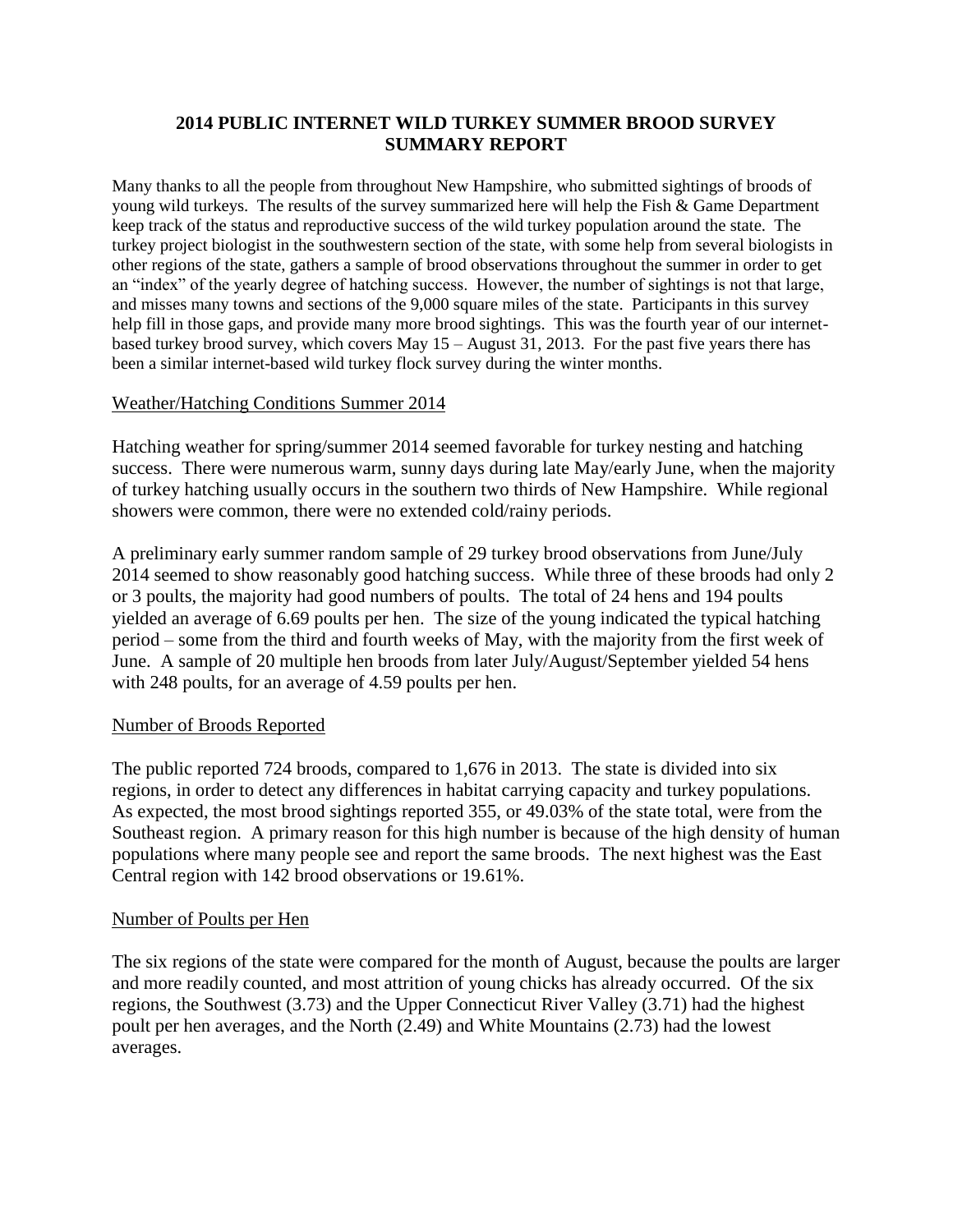For August 2013 the statewide average was 3.33 poults per hen, compared to 3.40 poults per hen for August 2014, or very similar. However, for all four months of the summer the average for summer 2014 (3.81), was significantly greater than for summer 2013 (3.32).

### Broods Reported per Time Period

The summer hatching period was divided into nine 2-week hatching periods, starting on May 1<sup>st</sup> and ending on August  $31<sup>st</sup>$ . Which time period to place the brood sighting was done by backcalculating from the day of the sighting by size of poults. Number of days of age were assigned as follows: sparrow = 1 week, robin = 2 weeks, quail = 3 weeks, pigeon = 4 weeks, grouse = 6 weeks and hen, pheasant or chicken = 8 weeks.

The time periods with the greatest number of broods reported were July 21 – August 3 (230 broods), August  $8 -$ August 17 (122 broods), and July  $7 -$  July 20 (117 broods). Significantly fewer broods were seen during May and June, primarily because the hens are more secretive then and the chicks are smaller.

### Estimated Hatching Periods

The estimated hatching dates were broken down into 2-inch hatching periods. Only 1.38% of the hatch was from May1-11, and 5.96% from May 12-25. The end of May and early June or May 26-June 8 was 20.56% of the hatch. The largest percent of the summer hatch was June 9 – June 22 with 30.74%, followed by June 23 – July 6 with 24.75%. These percentages are the statewide averages from the six regions of the state. Southern NH towns have the earliest hatch dates and northern NH the latest.

The mean hatching dates by region were: Southeast (June 20), Southwest (June 15), East Central (June 18), Upper Connecticut River Valley (June 22), White Mountains (June 20), and North (June 23). The average statewide was June  $19<sup>th</sup>$ . This might appear rather late, but observations of numerous re-nesting hens make this date later, as well as the northern broods.

#### Public Attitude Questionnaire on Turkeys

The survey asked people to check off one of the following five categories of their opinion about the wild turkey population. A total of 629 persons replied, of which 317 came from the southeast region of the state. The results were: strongly dislike (0.002%), dislike (0.003%), neutral (8.45%), like (23.37%), and strongly like (71.70%).

#### Symptoms of Avian Pox/LPDV Virus

The great majority (approx.75%) of the 724 respondents from the six regions of the state reported no pox lesions on turkeys. Another 25% said "Don't know". Most of the respondents were from the Southeast (355), followed by East Central (142).

Only 5 of 724 respondents 0.007% or less than 1% reported virus lesions in the head/neck area. The five towns were Barrington, Deerfield, South Hampton, Lyndeboro and Gilsum.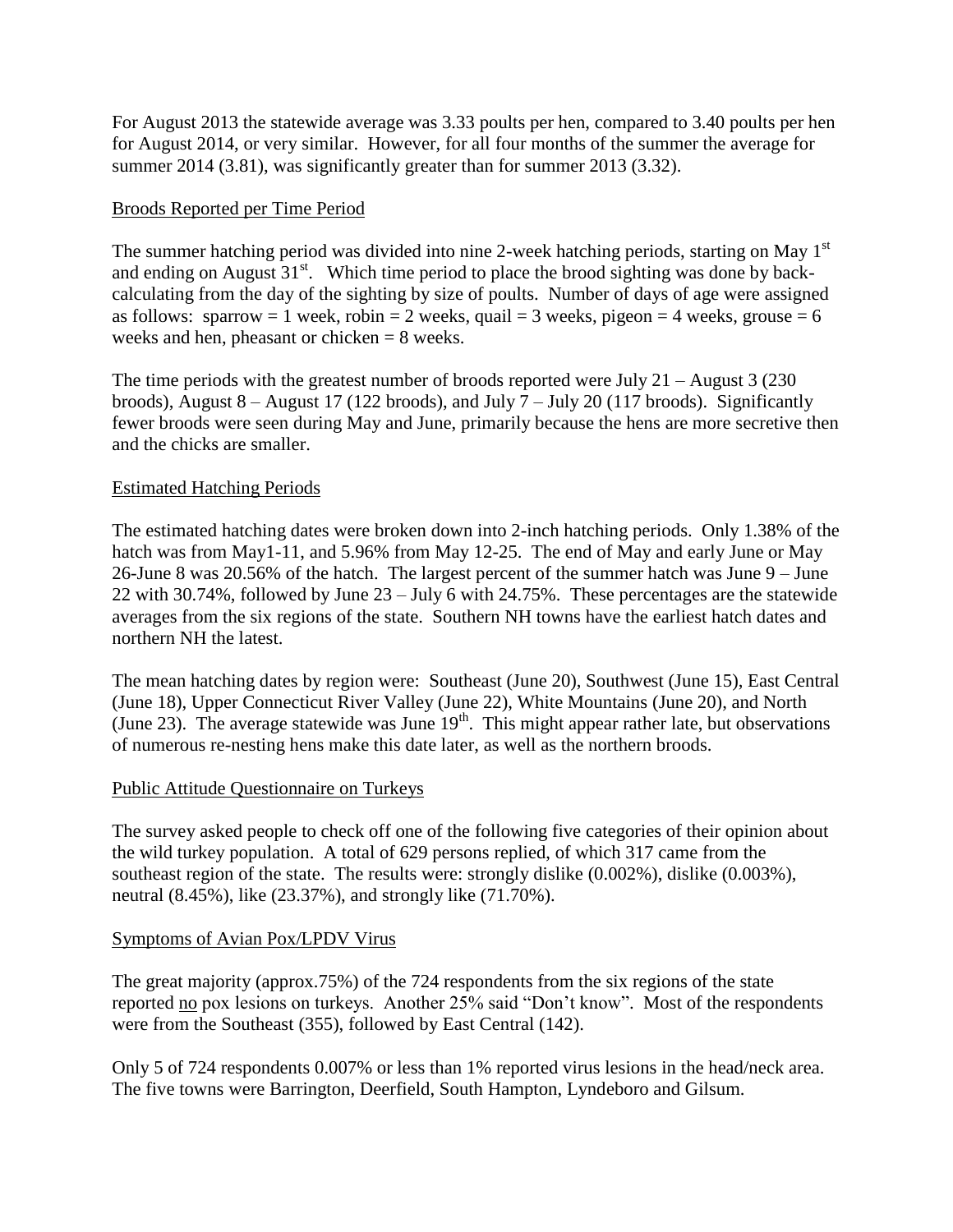#### Conclusions:

During summer 2014 the public reported 724 brood observations, compared to 1,676 during summer 2013, or 57% less reported this year. It is not known if this significant reduction was due primarily to less persons reporting on the survey, or less turkey broods to see, or a combination of the two. Nearly half of the brood observations were from the Southeast Region (355 or 49.03% of the total).

For August 2014 statewide, the average was 3.40 poults per hen, compared to 3.33 poults per hen for August 2013. For all four months of summer 2014, the average statewide was 3.81 poults per hen, which was significantly greater than the 3.32 poults per hen for summer 2013.

The primary reason for the higher average was the difference in hatching weather. The "monsoon" weather of summer 2013 caused reduction in hatching success, whereas summer 2014 had favorable hatching weather.

Statewide, the end of May and early June or May 26 – June 8 was 20.56% of the hatch, June 9 - June 22 had 30.74%, and June 23 – July 6 had 24.75%. The overall average hatching date for the entire state was June 19<sup>th</sup>. The survey indicated that people had a very high regard for wild turkeys: 23.37% liked turkeys and 71.70% strongly liked turkeys.

Approximately 75% of respondents reported no avian pox/LPDV virus lesions on turkeys, 25% didn't know. Lesions on the head/neck area of turkeys were reported by only 5 respondents, or less than 1%. This is an encouraging sign of low prevalence of the turkey viruses in the state.

Thank you for your interest and participation in New Hampshire's fourth internet-based turkey brood survey. We look forward to your continued support in future years.

> Ted Walski Turkey Project Biologist NH Fish & Game Dept.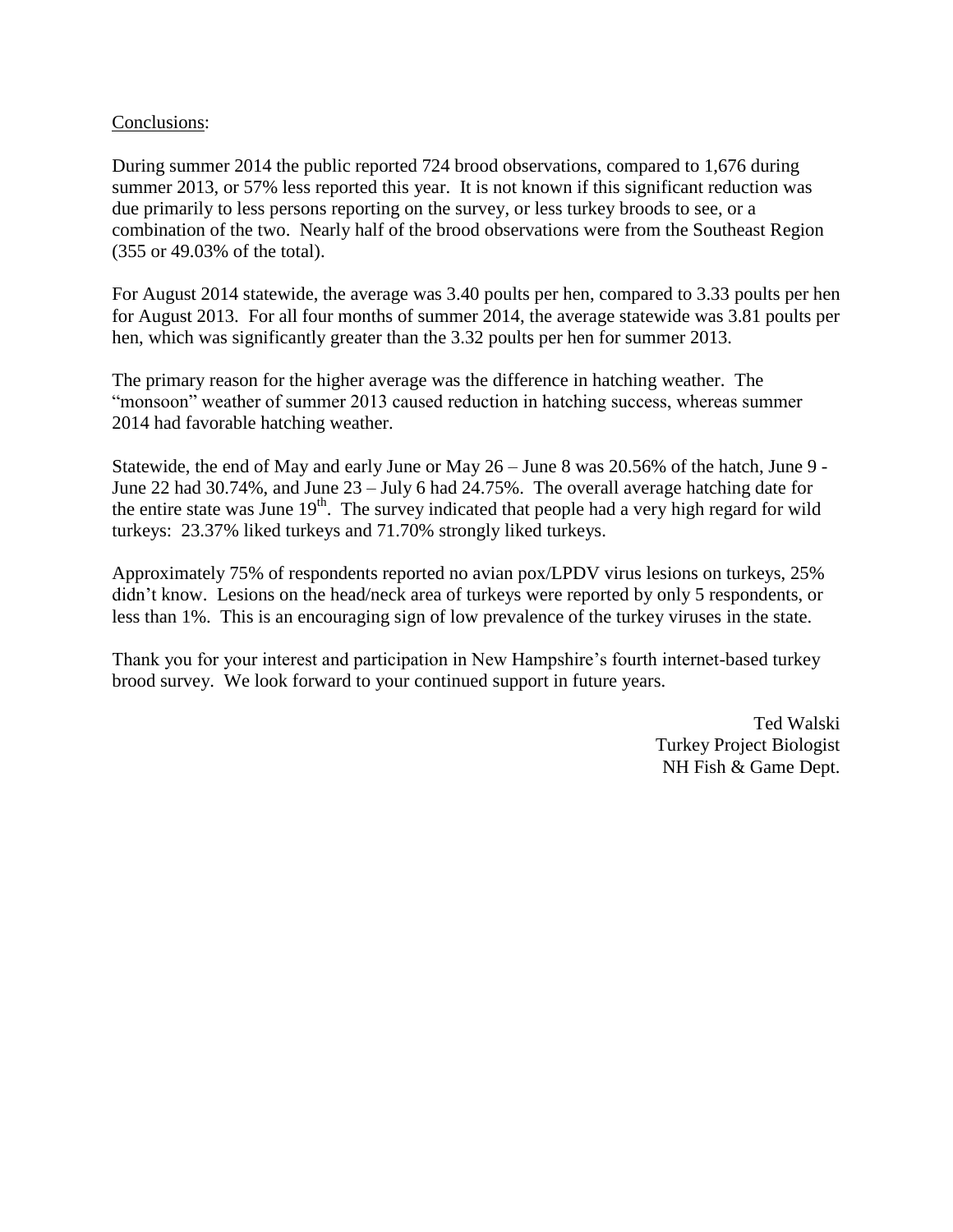| <b>Region of New</b><br><b>Hampshire</b> | (2013)<br>Number of<br><b>Broods</b> | (2014)<br><b>Number of</b><br><b>Broods</b> | $%$ of the<br><b>Total</b> | WMU's<br>Covered | <b>Counties</b>                  |
|------------------------------------------|--------------------------------------|---------------------------------------------|----------------------------|------------------|----------------------------------|
|                                          |                                      |                                             |                            |                  |                                  |
| <b>White Mountains</b>                   | 40                                   | 13                                          | 1.80%                      | E, F             | Carroll Grafton                  |
| North                                    | 37                                   | 22                                          | 3.04%                      | A,B,C1,C2        | Coos                             |
| <b>West Central</b>                      |                                      |                                             |                            |                  |                                  |
| (CT River)                               | 97                                   | 67                                          | 9.25%                      | D1,D2,G          | Grafton                          |
| East Central                             | 283                                  | 142                                         | 19.61%                     | J1,J2            | Carroll, Belknap, Merrimack      |
| Southwest                                | 249                                  | 125                                         | 17.27%                     | H1, H2, I1, I2   | Sullivan, Cheshire               |
| Southeast                                | 970                                  | 355                                         | 49.03%                     | K, L, M          | Hillsboro, Rockingham, Strafford |
| Statewide                                | 1,676                                | 724                                         | 100%                       | All              | All                              |

Table 1. **Number of Broods Reported by Region (summer 2014)**

Table 2. **Number of Broods and Poults per Hen per Time Period (summer 2014) Statewide**

| <b>Sample</b><br><b>Period</b> | Number of<br><b>Poults Per</b><br><b>Hen</b> 2013 | Number of<br><b>Poults Per</b><br><b>Hen</b> 2014 | <b>Number of Broods</b><br>Per time period | <b>Total</b><br><b>Number</b><br>of Poults | <b>Total Number</b><br>of<br><b>Hens</b> |
|--------------------------------|---------------------------------------------------|---------------------------------------------------|--------------------------------------------|--------------------------------------------|------------------------------------------|
|                                |                                                   |                                                   |                                            |                                            |                                          |
| May $1 -$ May 11               | 6.67                                              | 1.15                                              | 5                                          | 47                                         | 41                                       |
| May 12 – May 25                | 0.88                                              | 0.97                                              | 13                                         | 32                                         | 33                                       |
| May $26 - June 8$              | 4.07                                              | 3.75                                              | 30                                         | 210                                        | 56                                       |
| June $9 -$ June 22             | 5.83                                              | 6.00                                              | 44                                         | 348                                        | 58                                       |
| June $23 -$ July 6             | 4.08                                              | 4.61                                              | 82                                         | 729                                        | 158                                      |
| July $7 -$ July 20             | 4.14                                              | 3.92                                              | 117                                        | 1028                                       | 262                                      |
| July $21 -$ August 3           | 3.25                                              | 4.06                                              | 230                                        | 2130                                       | 524                                      |
| August $4 -$ August 17         | 3.46                                              | 3.52                                              | 122                                        | 1001                                       | 284                                      |
| August $18 -$ August 31        | 3.05                                              | 3.30                                              | 81                                         | 811                                        | 246                                      |
| Avg.                           | 3.32                                              | 3.81                                              | 724                                        | 6336                                       | 1662                                     |

|  |  |  | Table 3. Regional Number of Poults per Hen During August (Past Four Years) Statewide |  |
|--|--|--|--------------------------------------------------------------------------------------|--|
|  |  |  |                                                                                      |  |

| <b>Region</b>           | <b>August 2011</b> | <b>August 2012</b> | August 2013 | August 2014 |
|-------------------------|--------------------|--------------------|-------------|-------------|
|                         |                    |                    |             |             |
| North                   | 5.38               | 4.81               | 2.66        | 2.49        |
| <b>White Mountains</b>  | 3.25               | 4.33               | 2.27        | 2.73        |
| West Central (CT River) | 5.43               | 5.20               | 4.21        | 3.71        |
| <b>East Central</b>     | 4.40               | 4.04               | 3.66        | 3.47        |
| Southwest               | 4.24               | 4.13               | 3.64        | 3.73        |
| Southeast               | 4.04               | 3.34               | 3.13        | 3.37        |
| Statewide               | 4.38               | 3.84               | 3.33        | 3.40        |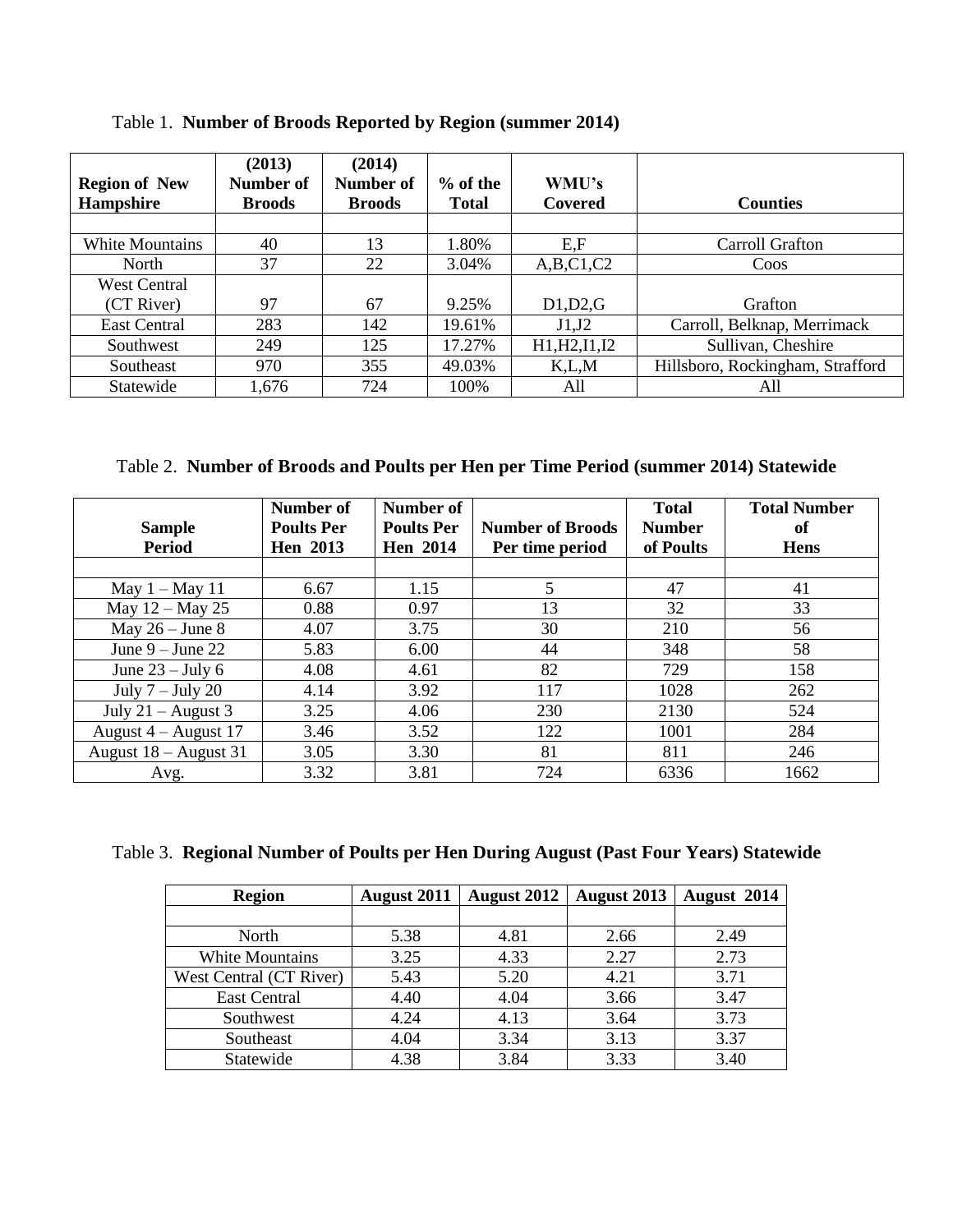| <b>Hatching period</b> | <b>Number of poults</b> | % of total poults |  |
|------------------------|-------------------------|-------------------|--|
|                        |                         |                   |  |
| May $1 -$ May 11       | 47                      | 0.74%             |  |
| May 12 - May 25        | 32                      | 0.51%             |  |
| May $26 -$ June 8      | 210                     | 3.31%             |  |
| June $9 -$ June 22     | 348                     | 5.49%             |  |
| June $23 -$ July 6     | 729                     | 11.51%            |  |
| July $7 -$ July 20     | 1028                    | 16.22%            |  |
| July $21 -$ August 3   | 2130                    | 33.62%            |  |
| August $4 -$ August 17 | 1001                    | 15.80%            |  |
| August 18 - August 31  | 811                     | 12.80%            |  |
| Total                  | 6336                    | 100.0%            |  |

Table 4. **Estimated Hatching Dates by 2-week Periods (Summer 2014) statewide**

Table 5. **Towns with Most Observations Reported and Most Total Turkeys (Summer 2014)**

| Town               | # Observations | <b>Total Turkeys</b> | County     |
|--------------------|----------------|----------------------|------------|
|                    |                |                      |            |
| Amherst            | 14             | 166                  | Hillsboro  |
| <b>Barringt</b> on | 13             | 89                   | Strafford  |
| Concord            | 18             | 173                  | Merrimack  |
| Deerfield          | 17             | 203                  | Rockingham |
| Derry              | 12             | 111                  | Rockingham |
| Dover              | 15             | 151                  | Strafford  |
| E. Kingston        | 10             | 104                  | Rockingham |
| Gilford            | 15             | 164                  | Belknap    |
| Londonderry        | $16+$          | 157                  | Rockingham |
| Loudon             | 10             | 157                  | Merrimack  |
| Merrimack          | 14             | 182                  | Hillsboro  |
| Nottingham         | 14             | 207                  | Rockingham |
| Raymond            | 12             | 123                  | Rockingham |